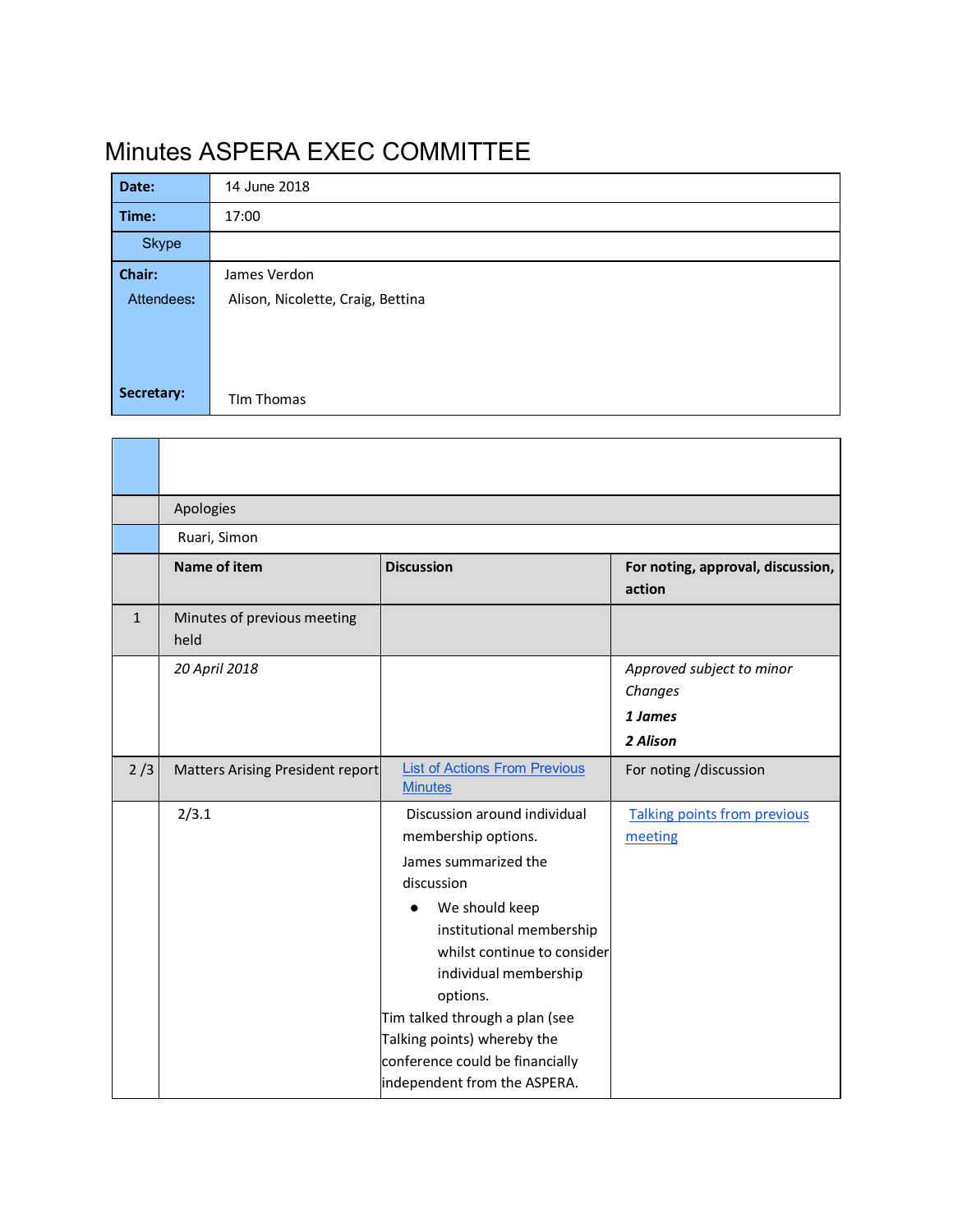|                |                         | Discussion to be continued at the<br>conference                                                                                                                                                                            |                                               |
|----------------|-------------------------|----------------------------------------------------------------------------------------------------------------------------------------------------------------------------------------------------------------------------|-----------------------------------------------|
| 4              | Conference Report       |                                                                                                                                                                                                                            |                                               |
|                | 4.1                     | Nicolette gave a report re<br>registration and expressed<br>concern at the low number of<br>registrations.                                                                                                                 | Bettina and James to post a new<br>reminder.  |
|                | 4.2                     | Discussion re conference<br>program draft decision to<br>make the most recent draft<br>available.                                                                                                                          | Nicolette to liaise with Bettina re<br>draft. |
|                | 4.3                     | Update book launch at the<br>conference. Nicolette observed<br>that it added to the conference<br>cost.<br>There followed a discussion re<br>the format for the book launch<br>James agreed to print and bring<br>a flyer. |                                               |
|                | 4.4                     | James and Craig to organise a<br>gift for Leo.                                                                                                                                                                             |                                               |
|                | 4.5                     | Nicolette noted that the<br>catering for the Casuals lunch<br>was awkward due to unknown<br>numbers.                                                                                                                       |                                               |
| 5              | <b>Education Report</b> |                                                                                                                                                                                                                            |                                               |
|                |                         | Nothing to report                                                                                                                                                                                                          |                                               |
| 6              | Research                |                                                                                                                                                                                                                            |                                               |
|                | 6.1                     | Research Excellence Report<br>currently being proofread by<br>Rauri. James to format print and<br>to supply web optimised .PDF<br>upload to the ASPERA site.                                                               |                                               |
| $\overline{7}$ | Treasurer               | NO REPORT                                                                                                                                                                                                                  |                                               |
|                |                         |                                                                                                                                                                                                                            |                                               |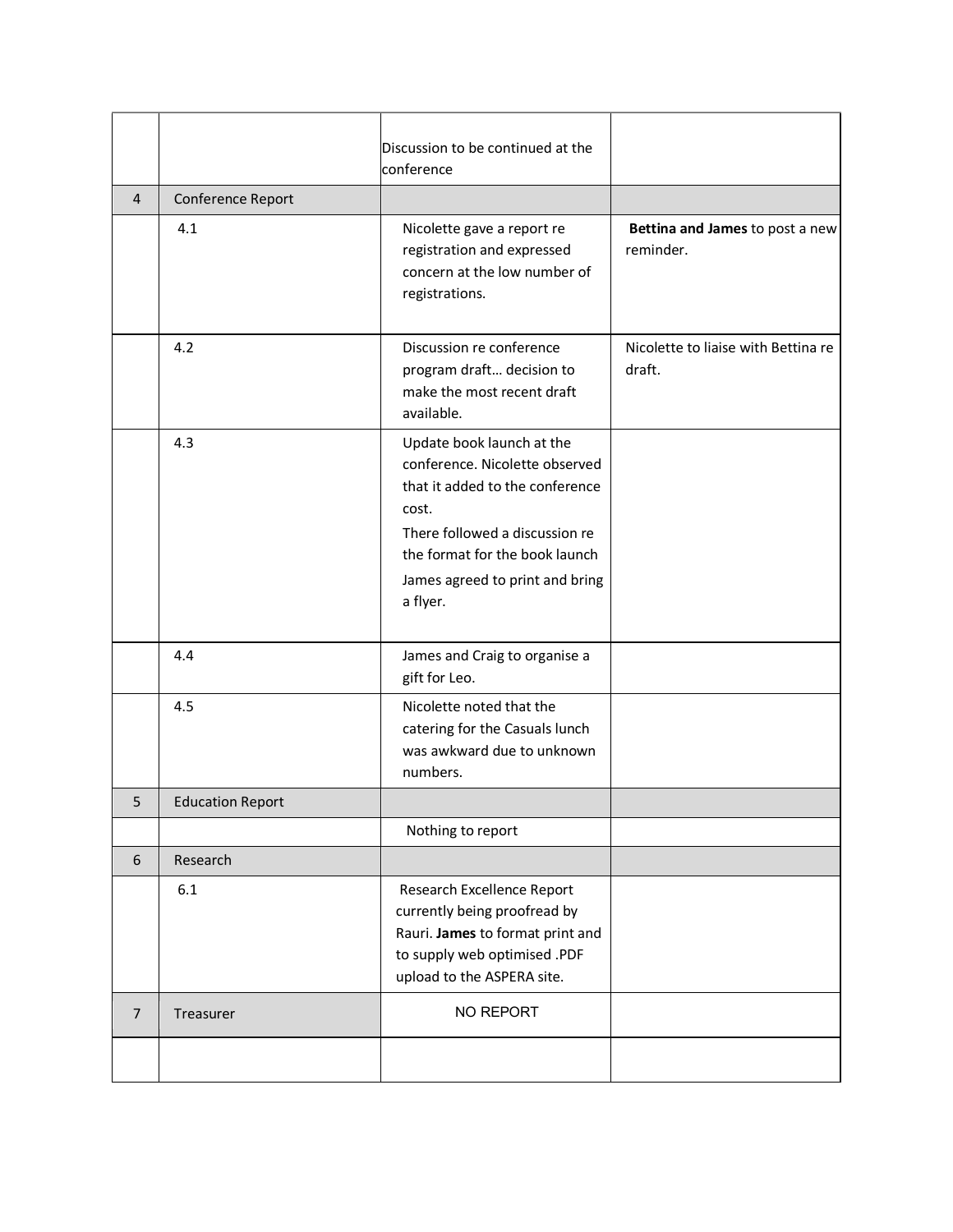| 8   | Next Meeting: |  |
|-----|---------------|--|
| 8.1 |               |  |

## **ASPERA Exec**

### **Talking points re ASPERA Individual membership: April-May 2018**

Exec's intention re considering individual membership is to:

- A: Grow membership base in terms of heads (as opposed to 'members')
- B: Promote more active involvement in Association by more heads
- C: Increase income from membership fees so as to increase Association activities.

Broadly 3 options of individual membership discussed:

1. Add to existing institutional membership structure for any individual; with most probably income-based pricing tiers

2. Replace existing institutional membership structure with individual membership

3. Add to existing institutional membership structure for special categories only and defined pricing tiers that might include students, casual academics, retired academics, independent scholars. Might or might not replace existing Associate Membership category so option **3a** with Assoc remaining and **3b** having full Institutional and individuals only

#### **COMMENTS from Meeting 20180518**

#### **CRAIG**

If we de-couple the conference financial contribution from ASPERA, would this enable us to a) retain more money to do ASPERA things and b) save the pain of working out 'free places' etc. each year. If we can pitch ASPERA as providing good benefits beyond just the two free places, surely institutions would still subscribe/pay? If the fee were kept the same (so, no more income apart from new members), and if no free conference places were given, would this give ASPERA an extra \$3000-\$4000 per year? Conference hosts should be able to keep things in budget, and departments might be more willing to invest each year if they see the value in ASPERA (the value of which might increase if there is more money to do better things for the discipline).

- not sure how associate or individual membership would work on this basis, but what if associate institutions could join for the same fee? Even a handful at \$650 each could raise a couple of grand.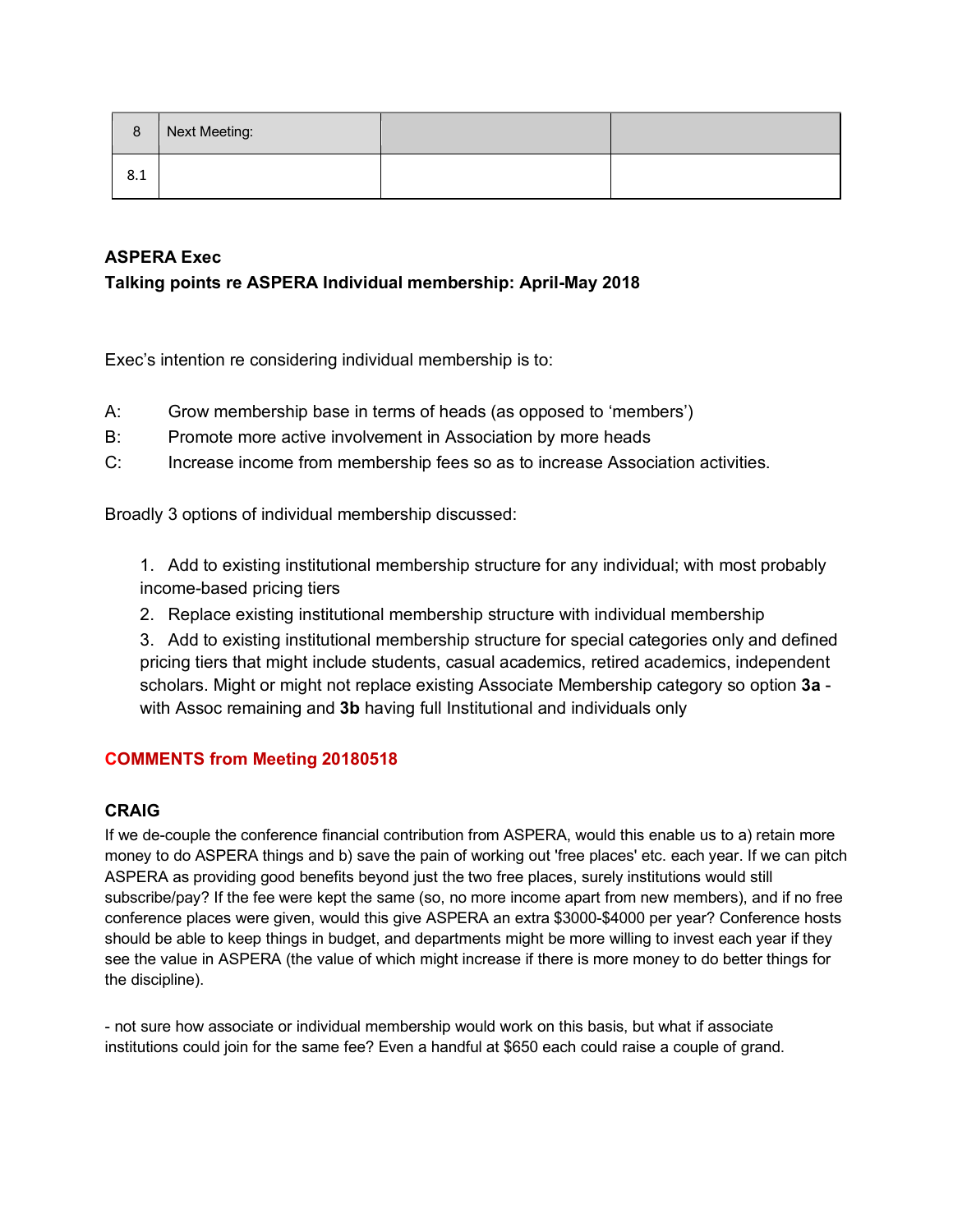- if we went for individual memberships as well, this would surely have to give a conference discount though then we'd be in the same place trying to work out who owes what, who pays the shortfall, etc. Plus we'd need someone to manage all of these memberships ... could be a big task!

# **RAURI**

I think the option for individual memberships should be explored in tandem with the existing institutional membership. I think there's a need for professional development, networking and conference attendance from the private sector providers (JMC, SAE, etc..) that is currently unmet.

As you describe in your prev document, I think this option ( is there significant demand from individual screen academics?) can be explored relatively easily without disrupting the current institutional model too much.

I should add, interest from private providers above would be more on the prof networking and teaching and learning work of ASPERA rather than the research focus.

The complicating factor is around the conference. It's important. It's the driver for membership for both institutions and their staff and would be a big driver for the individual membership above. So who pays for it?

Could we have a trial year where the buffer for ASPERA to pay for the conference was there. But we trialed the individual membership being able to cover the conference costs?

#### **Tim**

Currently institutional membership is very cheap at approx. the cost of 2 conference tickets.

ASPERA gives some of the that institutional membership money to the conference to cover institutional delegates but not the full price of a ticket.

This means that currently non-institutional delegates subsidise institutional delegates at the conference. This does not feel right

(Working on numbers from the Canberra conference) …If we remove the institutional membership freebee ASPERA can keep the conference subsidy (approx. \$4000) and the conference organiser supposing, that the institutional delegates still come and pay for their own tickets will receive the full amount per attendee, an extra 150 per institutional delegate. (\$3000)

I

If we make individual membership cheap, say \$90 (\$50 concession) but make membership part of attending the conference (be it for 1 day or 3) then a conference